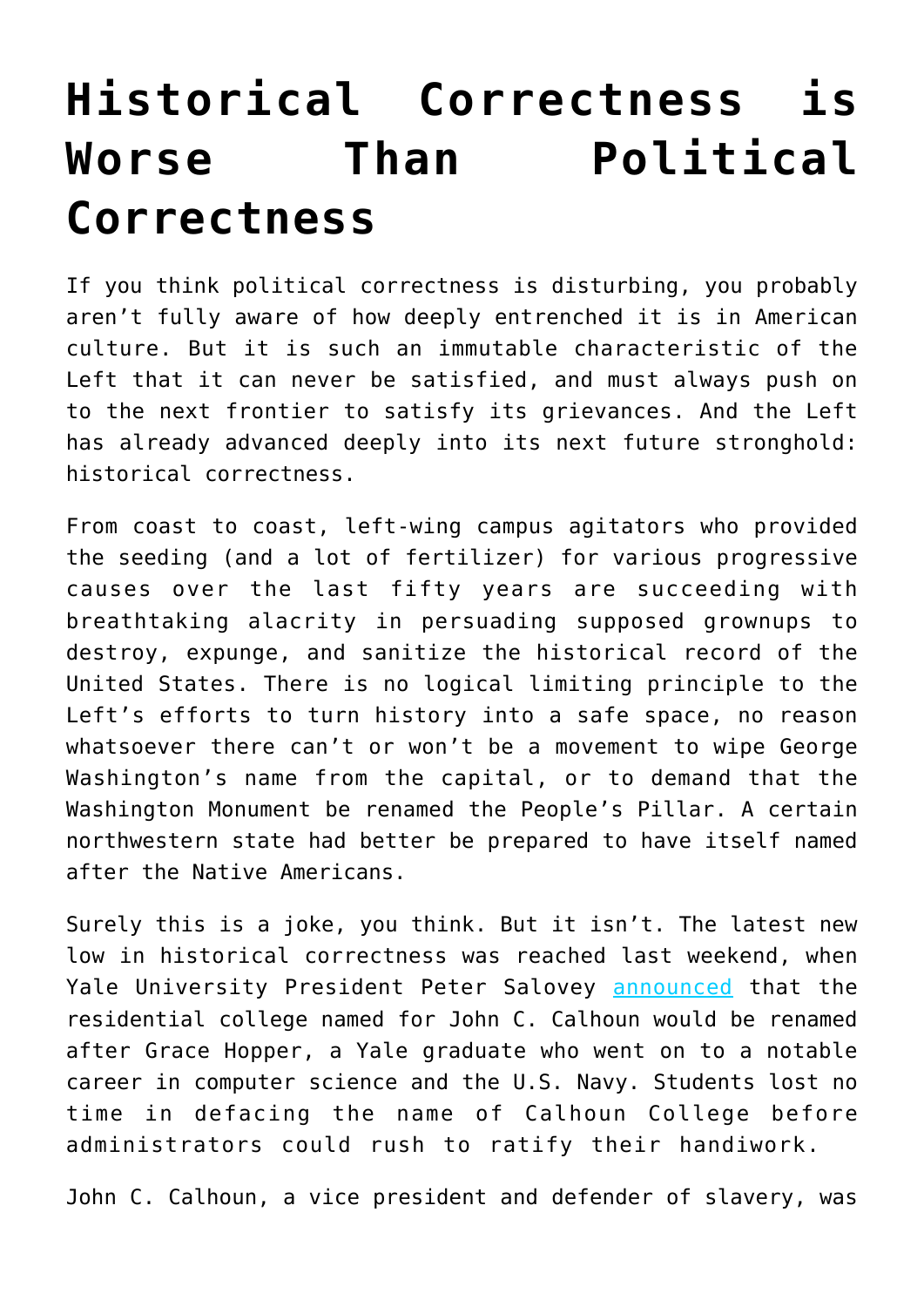"a white supremacist," declared Salovey, and who could deny it? After all, Calhoun once said,

*I am not, nor ever have been, in favor of bringing in any way the social and political equality of the white and black races. . . [nor] in favor of making voters or jurors of negroes, nor of qualifying them to hold office, nor to intermarry with white people; and I will say in addition to this that there is a physical difference between the white and black races which I believe will forever forbid the two races living together on terms of social and political equality.*

He added, "While they do remain together there must be the position of superior and inferior, and I as much as any other man am in favor of having the superior position assigned to the white race."

These are shocking, racist comments, and no one would be excused for making them in twenty-first century America. But such sentiments were so common in the 19th century that they were hardly considered controversial. So banal were these ideas, in fact, that [Abraham Lincoln](http://teachingamericanhistory.org/library/document/the-lincoln-douglas-debates-4th-debate-part-i/) harbored them. In fact, it was Lincoln, not Calhoun, who made the remarks I have quoted, in an 1858 Lincoln-Douglas debate.

When it comes to playing race gotcha with figures of the past, then, the line cannot stop until, at least, the game reaches as far as Sainted Abe. It goes without saying that those who owned slaves, such as Washington and Jefferson, not to mention those who trafficked in them, such as Yale's founder and namesake Elihu Yale, can hardly be immune from charges of bringing up disquieting facts from the nation's past. Once we go down this road, it goes for a very long way, much further than most of us really want to travel.

This is why historical correctness is such a folly: Racial crimes, and bigoted thinking, are so deeply embedded in the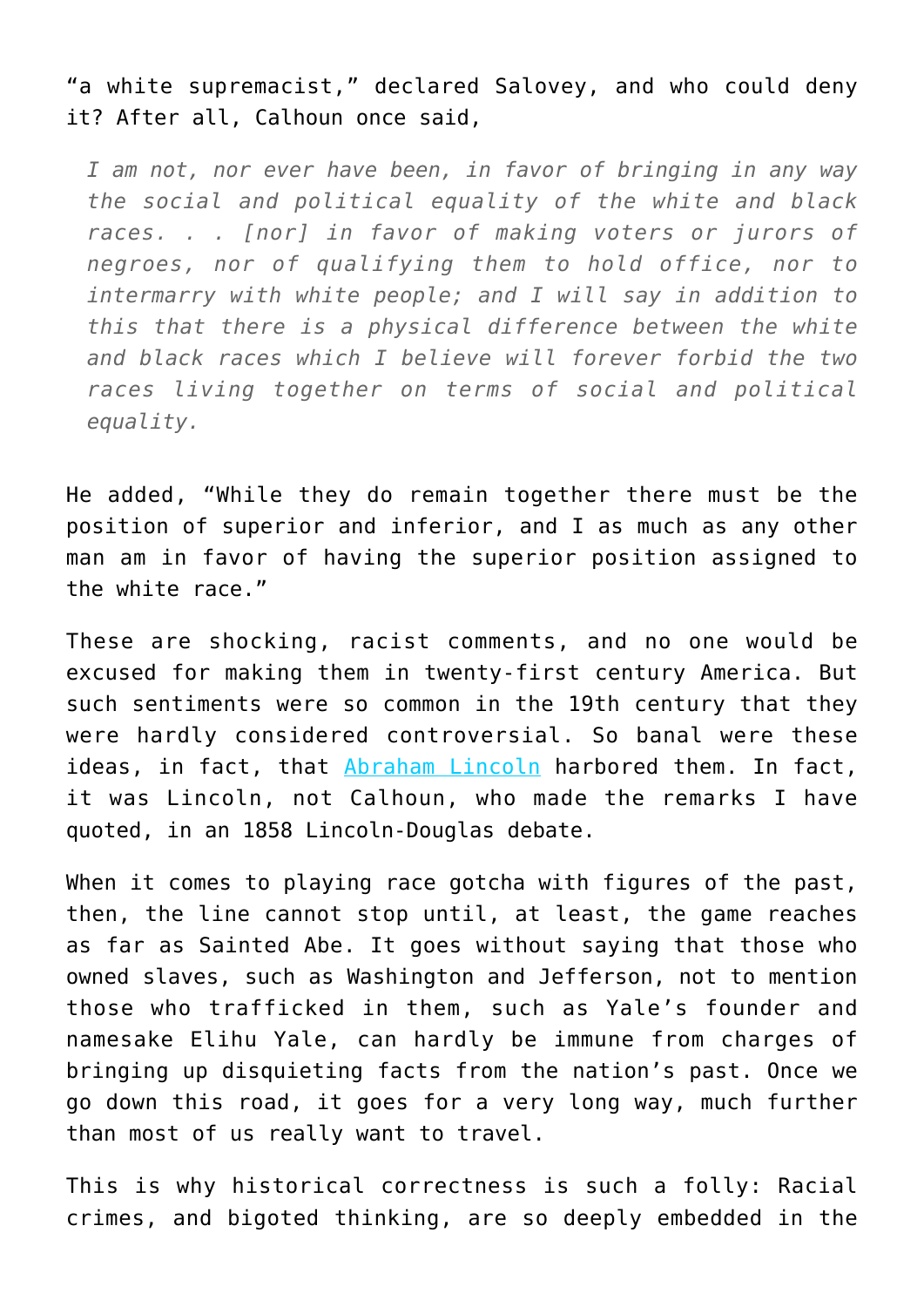foundation of history that they cannot be removed without toppling the whole structure. We will just have to learn to live with the fact that people we admire in some respects said and did indefensible things about race. In other words, we will just have to learn to live the way we have been living until the day before yesterday, with the full knowledge that even our most revered figures made sizable moral, intellectual, and political errors.

So what good does it do for Yale, Harvard, Princeton, Clemson, Vanderbilt, the University of North Carolina, Georgetown, and other institutions of higher learning to embark upon a frenzy of [erasing inconvenient names](http://yaledailynews.com/blog/2017/02/14/in-calhoun-decision-yale-is-not-alone/)? History is history. It isn't subject to a heckler's veto, and we shouldn't allow angry mobs to undertake a Stalin-style campaign to censor disfavored figures from the past according to whatever subject happens to be most salient at any given moment.

It was less than a year ago that Salovey himself [said](http://news.yale.edu/2016/04/27/yale-retains-calhoun-college-s-name-selects-names-two-new-residential-colleges-and-change) the Calhoun name would remain affixed to a college on campus, in the course of making the even more absurd, craven, and surreal announcement that Yale's masters would henceforth be known as "heads" because student activists couldn't hear the word "master" without being triggered to think of slavery.

What pertinent facts changed in the past ten months? Does Calhoun's record include more inflammatory statements about slavery today than it did in 2016? No, all that has changed vis-a-vis Calhoun was that student activists continued to excoriate Salovey, and he didn't like it. Laundering his decision through a committee whose writ was evident the moment he named it "the Committee to Establish Principles on Renaming," Salovey lacked even the ability to assert ownership of his own decision to cave in.

As one of the world's most storied redoubts of learning, education, and rational discourse, Yale ought to seize every opportunity it can to disassociate itself from the barbarous